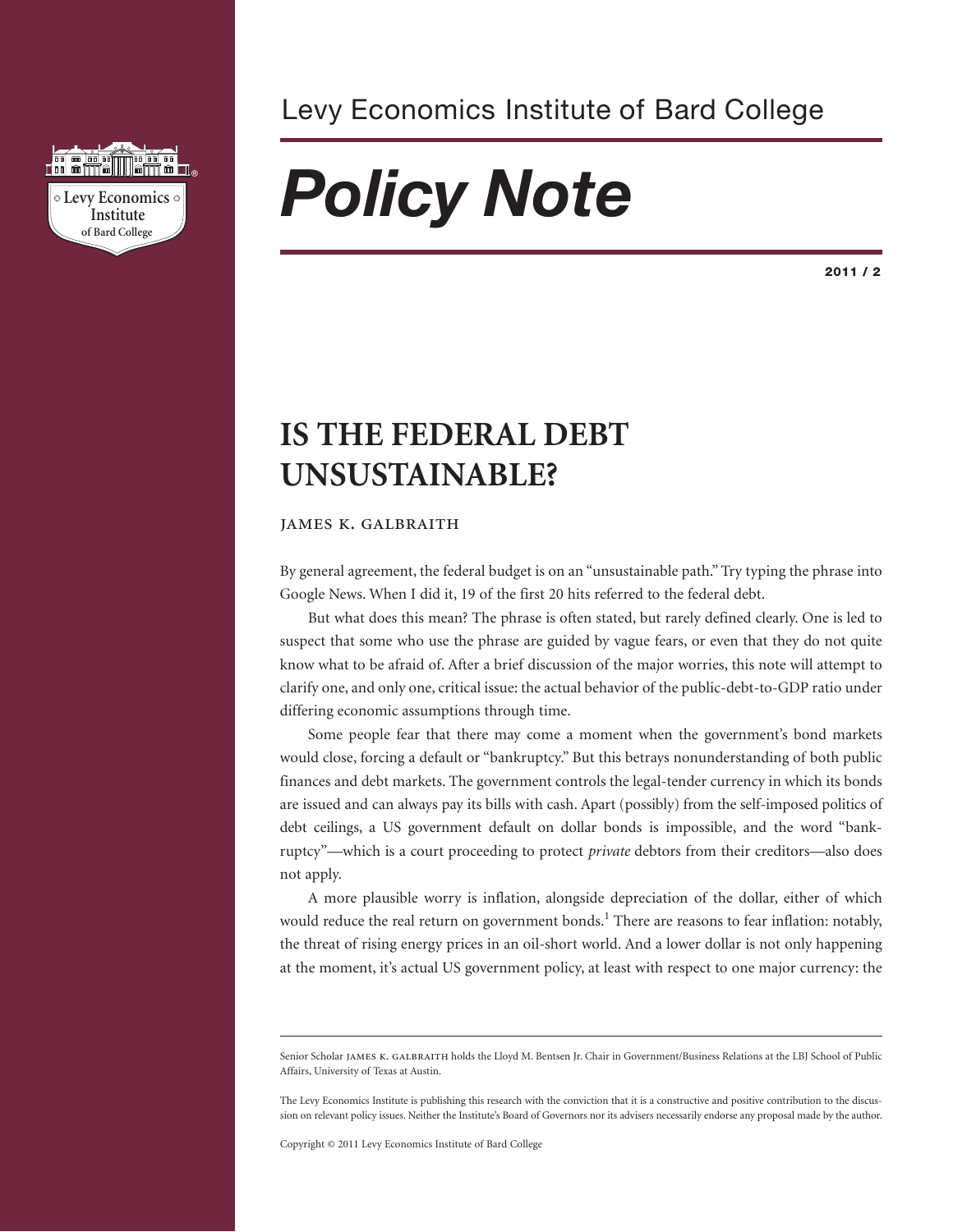Chinese renminbi. But neither oil-price inflation nor dollar devaluation constitutes default, and neither would be intrinsically "unsustainable."

Runaway inflation actually generated by the budget deficits is harder to worry about. Except for commodities, the economy remains depressed, with nearly 9 percent unemployment and falling home prices. Medical costs are a problem—but they're not a problem caused by budget deficits. So far as I can tell, the "runaway inflation" scenario is based on a fringe fear—that the money deficits create will magically translate into price increases without first having any effect on real activity. Or perhaps that the world will someday suddenly panic and dump the dollar for the euro, yen, or renminbi. That would mean selling US bonds en masse to buy (say) Italian bonds. It could happen, maybe, on some political planet far from this one. 2

A more prosaic problem with the runaway-inflation scenario is that the "nonpartisan, professional" economic forecasters of the Congressional Budget Office (CBO), whose work is often cited as the benchmark proof of an "unsustainable path," do not expect it to happen. The CBO baseline resolutely asserts that inflation will stay where it is now: around 2 percent. So one can't logically cite the inflation threat and the CBO baseline at the same time. So far as I know, the CBO does not trouble itself to model the exchange value of the dollar.

What the CBO does warn is that, under their assumptions, the ratio of US federal debt (held by the public) to GDP will rise relentlessly, passing 200 percent by 2035 and 300 percent by midcentury. Correspondingly, net interest payments on that debt would rise to exceed 20 percent of GDP. This certainly *seems* worrisome, and the CBO warns about "investor confidence" and "crowding out" without actually building these things into their model. Indeed, in their model this remarkable and unprecedented ratio of debt to GDP goes right along with steady growth, full employment, and low inflation, world without end! Why one should care about mere financial ratios if they produce such good—and, according to the CBO model— "sustainable" results is another mystery the CBO does not explain.

A commonsense definition of an "unsustainable [policy] path" would be: one that eventually must be changed. An unsustainable path is not necessarily bad policy; in a crisis, you take temporary measures (stimulus programs, tax cuts, QE2) that you would not wish to keep up forever. Conversely, a sustainable policy is not necessarily desirable. Our concern here is simply to define sensibly when a "path" is "sustainable" and when it is not. In a 2010 paper for Citigroup, the economist (and former Bank of England adviser) Willem Buiter spelled out the arithmetic of a rising debt-to-GDP ratio. The key formula is the following:

$$
\Delta d = -s + d * [(r - g)/(1 + g)]
$$

Here, *d* is the starting ratio of debt to GDP, *s* is the "primary surplus" or government budget surplus after deducting net interest payments (as shares of GDP), *r* is the real interest rate, and *g* is the real rate of GDP growth.<sup>3</sup> This formula permits us to put the discussion of debt sustainability on a much clearer foundation. We can say that a path that leads to uncontrolled and explosive increases in the ratio of debt to GDP is "unsustainable"—in the precise sense that the path will have to be changed to prevent the explosion from occurring. We can say this without having to specify what the bad consequences actually are, as these may vary according to institutional context, from hyperinflation to debt default.

By the same definition, anything that can be reproduced year over year has to be considered sustainable. Any path that eventually stabilizes is sustainable, even if the debt-to-GDP ratio that finally results seems high to us. Again, we can say this without being forced to specify the economic conditions that would pertain. All that matters, for the question of sustainability, is whether a path stabilizes, or not. (For a comprehensive treatment of this issue, including the full literature, see Fullwiler 2007.)

Applying Buiter's formula to Greece in 2009 gives a plain example of an unsustainable dynamic. Greece had a debt-to-GDP ratio of .86 in 2009. It faced a real interest rate on public debt of 4 percent, and a growth rate of -2 percent. Buiter's formula thus stipulates that Greece would have had to shift a large primary deficit to a primary surplus of 5.27 percent of GDP simply in order to keep the debt-to-GDP ratio stable. This was, of course, impossible, especially since attempts at fiscal consolidation would bring on (and did bring on) a further decline in real GDP. The Greek public debt rose by 15 percent of GDP in 2010, according to one recent report.

However, even without the effects of fiscal tightening on growth, Greece was (and is still) on an explosive path. Figure 1 shows the growth of the debt-to-GDP ratio for Greece should Buiter's assumptions be prolonged for a century. They won't be;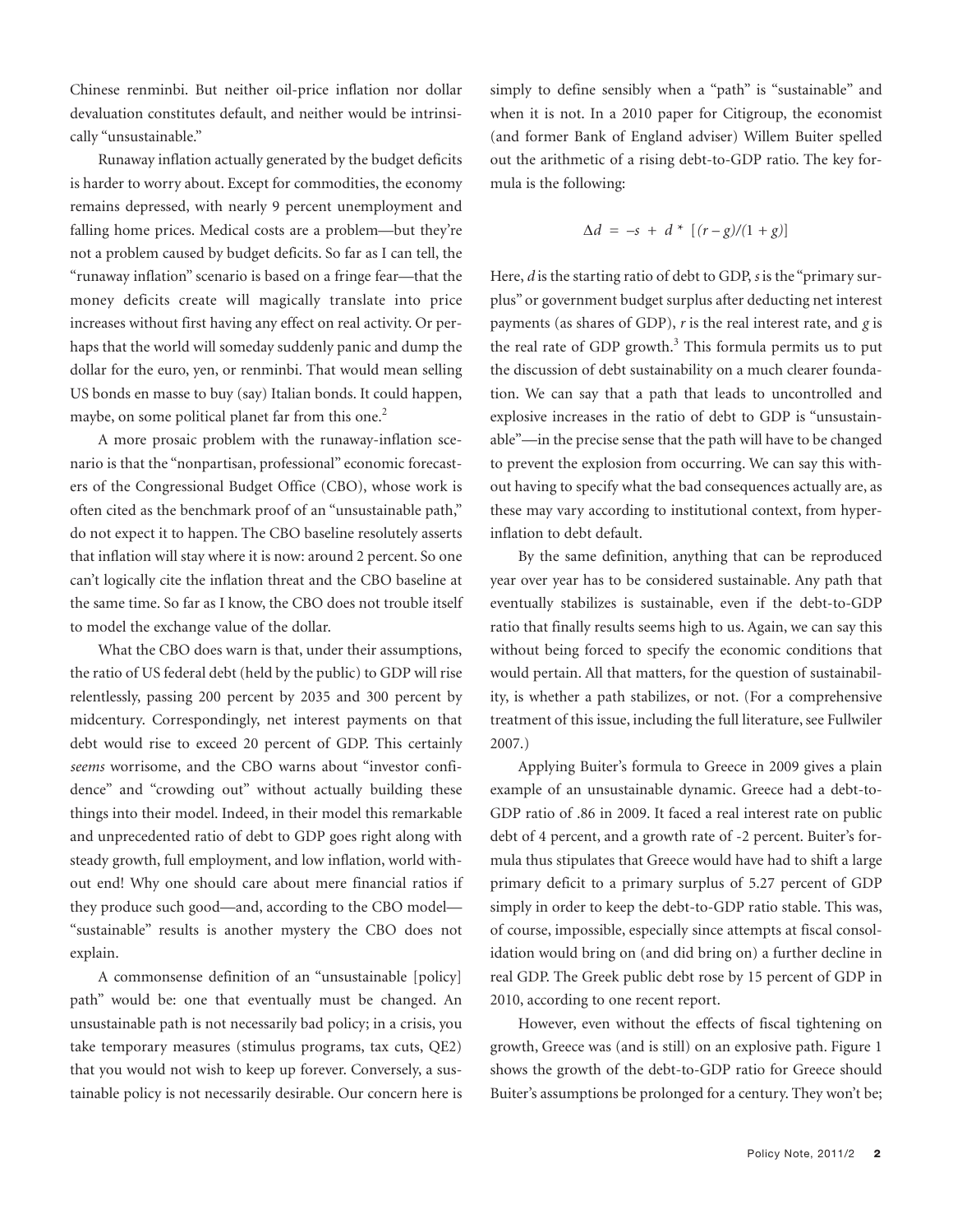

#### **Figure 1 An Unsustainable Path: Projected Debt-to-GDP Ratio for Greece Using 2009 Conditions**

*Source:* Author's calculations

*Source:* Author's calculations

 $\Omega$ 

6

with a sustained negative real growth rate Greece would disappear as a country before a century was out. Greece will default or restructure, long before this happens.

Next, let's apply the same analysis to the United States, using the long-term CBO baseline projections, or something close (Figure 2). The CBO appears to call for a real interest rate on US public debt to rise from present negative values to around 3 percent—that is to say, the CBO expects average nominal interest rates on the US debt to run about 5 percent and for the inflation rate to run about 2 percent. A real growth rate of around 2.5 percent is also expected, though I'll modify that to 3 percent to match the long-term average from 1962 through 2010. The starting point is a debt-to-GDP ratio of .74; let's assume the primary surplus is about -5 percent of GDP (and that it stays at that high level, indefinitely).

The path shown is, by our definition, plainly unsustainable, though (by a factor of 100!) not so dire as that of Greece. The projected debt-to-GDP ratio rises steadily, reaching about 300 percent at midcentury, which is about what the CBO's own model would project. It continues rising thereafter.

It's worth noting that the big primary deficit is not the dominant source of "unsustainability." If I raise the projected (permanent) primary deficit from 5 to (say) 7 percent of GDP, I get the result shown in Figure 3. Now the increase reaches eight times GDP rather than six, but the pattern is the same. Similarly, if I lower the primary deficit, to any value greater than zero, the path remains unsustainable. Because the growth rate and the real interest rate are assumed to be about equal, my

#### modified CBO baseline requires a primary budget balance for sustainability*. So long as interest rates exceed growth rates, any primary deficit is "unsustainable."*

But are the assumptions reasonable? In particular, how reasonable is it to assume a 3 percent real interest rate on US public debt? Buiter just asserts that governments in the advanced countries will face positive real interest rates on their public debt. He does not explain why this should be so—especially for the United States.

In economic terms, it normally should not be so for a sovereign borrower who controls her own currency and therefore cannot default. Why not? Because to an investor safety is valuable, and because under capitalism making money ought to require taking risk. There is no reason why a 100 percent–safe borrower should pay a positive real rate of return on a liquid borrowing! The federal government doesn't need to compensate for risk. It isn't trying to kill off a high and intractable inflation. It also doesn't need to lock in borrowing over time; it pays the higher rate on long bonds mainly as a gift to banks. 4 Moreover, it controls both the short-term rate and the maturity structure of the public debt, and so can issue as much short debt at a near-zero rate as it needs to.

Average real returns on the public debt were in fact negative in 18 of 36 years from 1945 through 1980 (measuring against the realized inflation rate). They were slightly negative on average over that entire period, even if one excludes the postwar inflation of 1946–47. They became highly positive only in the 1980s and 1990s, first because of the Volcker anti-inflation



Time

**Figure 2 A Second Unsustainable Path: Projected Debt-to-GDP Ratio for the United States Using Modified**

**CBO Long-Term Baseline Projections**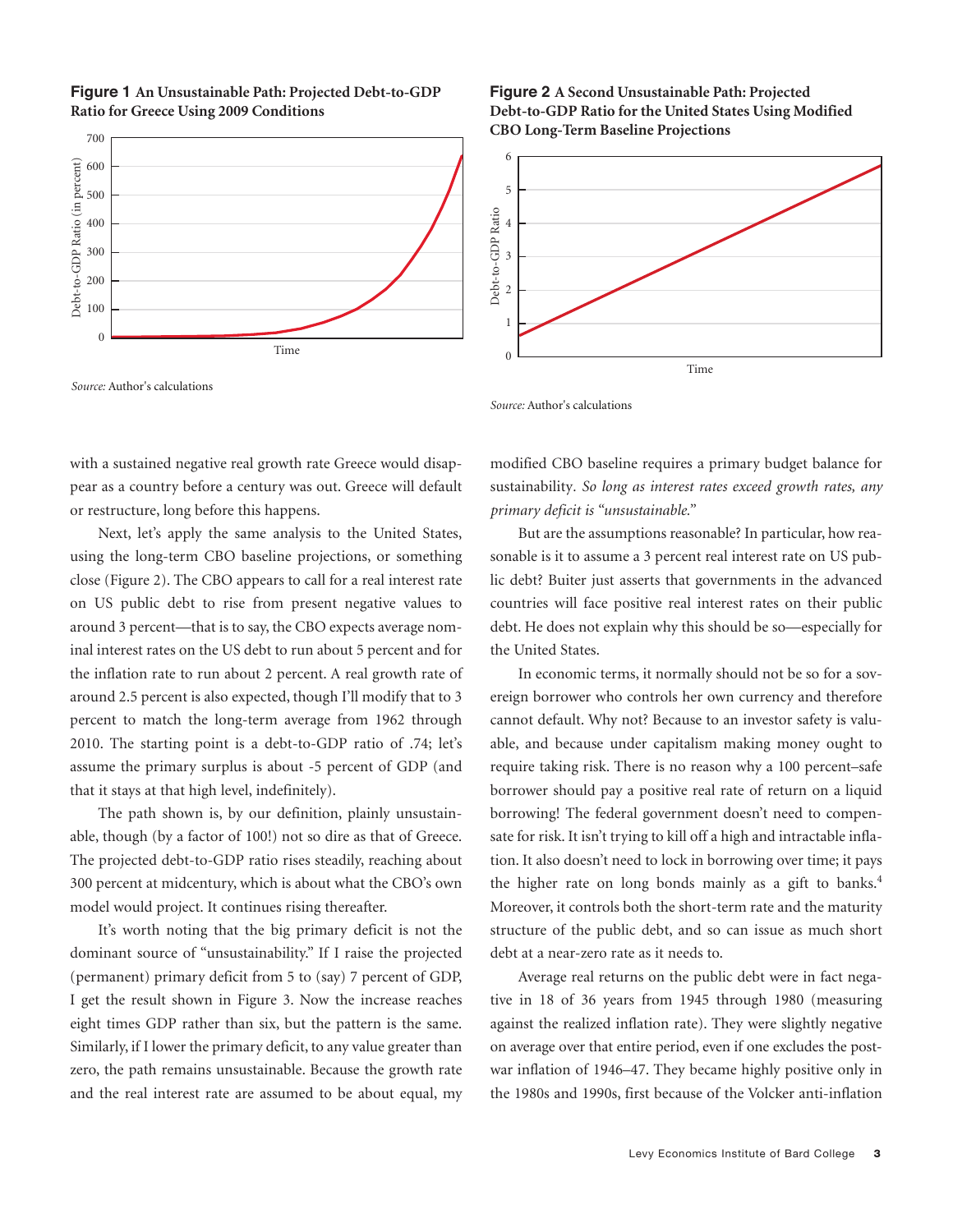

**Figure 3 Projected Debt-to-GDP Ratio Using CBO Long-Term Baseline Projections but with a Larger Primary Deficit**

*Source:* Author's calculations

**Figure 4 A Sustainable Path: Projected Debt-to-GDP Ratio with a 1 Percent Average Interest Rate on the Public Debt, 2 Percent Inflation, 3 Percent Real Growth, and a 5 Percent Primary Deficit**



*Source:* Author's calculations

campaign in 1981 and later because long rates stayed high long after inflation disappeared. Interest rates finally fell in 2000 as the markets slumped and in response to 9/11. By the mid 2000s, average real rates on public debt were back below 2 percent, and were even below 1 percent in some years. Today, with inflation low, consistently negative average real rates on all public debt are again possible, especially if the government stops propping up bank earnings by issuing long-term bonds.

In its baseline forecasts, the CBO simply assumes that short-term interest rates will rise to around 4.5 percent nominal—or 2.5 percent real, given their low-inflation forecast within five years. This by itself makes their projected debt/GDP path "unsustainable." It's a bizarre assumption. It would also be economically disastrous, since rising rates would clobber the stock, bond, and what remains of the housing markets. The CBO just assumes the disaster wouldn't happen—but it obviously would, and it's plain that their interest rate assumptions are inconsistent with everything else in their forecast.

What happens if, instead, we allow an average interest rate on the public debt of (say) 1 percent or so—to be sustained? Then real rates are modestly negative: -1 percent with a 2 percent rate of inflation. The effect of making that one change in the assumptions is shown in Figure 4.

Even if the primary deficit stays at a "shockingly" high 5 percent of GDP, every year, *forever*, the debt-to-GDP ratio no longer rises without limit!<sup>5</sup> Instead, it stabilizes at below 130 percent of GDP. This is not far above the highest historical value, 122 percent, reached in 1946. That's a high value, and it may be unattractive. But it is *stable*—that's the point of the calculation—and therefore, by definition, it is not "unsustainable."6

Now, suppose we wanted to avoid the increase in debt to GDP represented by this situation. The only other change required is to reduce the primary deficit from (say) 5 percent to the sustainable rate. At the present debt/GDP level of .74 percent, with the given interest and growth assumptions, the required value is a primary deficit of about 2.8 percent of GDP (roughly \$420 billion in current dollars). Though that is still a large deficit, it would be very difficult to get there soon, because cuts in public spending and tax increases depress the real growth rate, making stability unattainable.

But, with a (modestly) negative real interest rate, there is no need to get there soon. If we waited for (say) 18 years, running 5 percent of GDP in primary deficits the whole time, the model tells us that the debt-to-GDP ratio would have barely exceeded 100 percent. And, at that time, the required maximum *primary deficit* required to stabilize it would be *higher* than it is today: about 3.8 percent of GDP. That is, waiting would make it easier, not harder, to stabilize the ratio. If a return to high employment should happen between now and then, the required primary deficit would be easily achieved, because tax revenues would rise.

Figure 5 shows the effect of running a 3 percent primary deficit over a century, after first reaching a debt-to-GDP ratio of 100 percent. Notice that the steady state returns, over about 50 years, roughly to where we are today.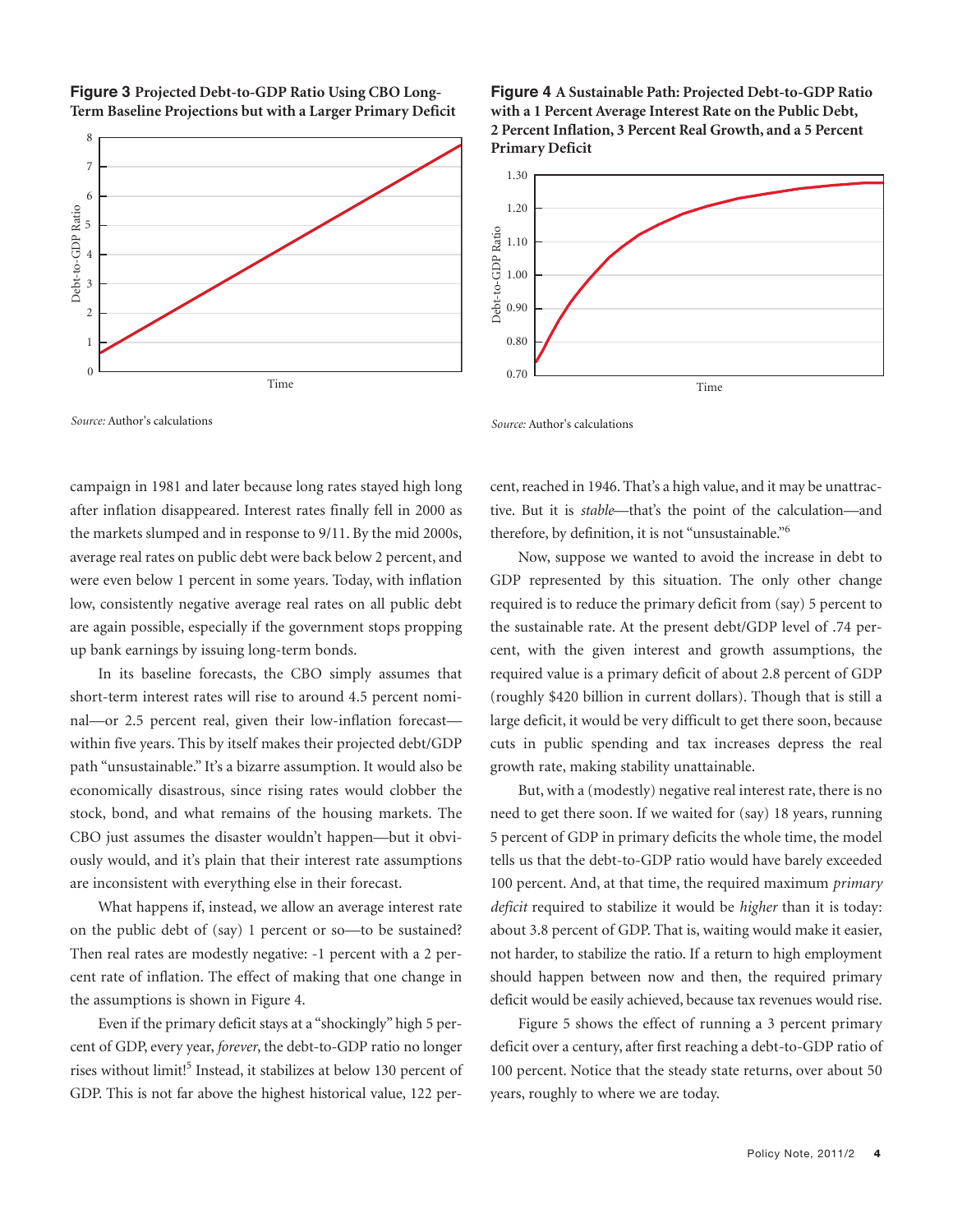



*Source:* Author's calculations

#### **Conclusion: It's the Interest Rate, Stupid**

The significant conclusion is that there is a devil in the interest rate assumption. If the real interest rate on the public debt is assumed to be greater than the real growth rate, unstable debt dynamics are likely. The offsetting primary surplus that is required for stability is an onerous burden for most countries, and to achieve it in the United States would be practically impossible, since the required cuts would undermine GDP growth and tax revenues. *This is why the various budget plans now in circulation will not work out, if they are ever implemented.* However, where the real interest rate is below the growth rate or even slightly negative, the fiscal balance required for stability is a *primary deficit*, and the sustainable deficit gets larger as the debt "burden" grows. This is why big countries with big public debts can run big deficits and get away with it, as the United States has done almost without interruption since the 1930s.

Compared to other large industrial countries, the position of the United States is even better, because of the global role held by the dollar. For us, it is possible to run a low and even modestly negative real interest rate on the public debt at a *low* rate of inflation, and therefore to sustain quite a large primary deficit, essentially indefinitely and trouble free, so long as we provide a liquid, safe market for the world's monetary assets.

Exorbitant privilege that may be—but there are reasons why the United States is not Greece.

*At a reasonable interest rate for risk-free liquid bonds, moreover, the present debt/GDP path of the United States is (or would be) sustainable, especially following modest economic recovery.* The CBO's assumption, which is that the United States must offer a real interest rate on the public debt higher than the real growth rate, by itself creates an unsustainability that is not otherwise there. It also goes against economic logic and is belied by history. Changing that one assumption completely alters the long-term dynamic of the public debt. By the terms of the CBO's own model, a low interest rate erases the notion that the US debt-to-GDP ratio is on an "unsustainable path."

The prudent policy conclusion is*: keep the projected interest rate down*. *Otherwise, stay cool*. There is no need for radical reductions in future spending plans, or for cuts in Social Security or Medicare benefits, to achieve this. Do not change the expected primary deficit abruptly. Let the economy recover through time, and do not worry if the debt-to-GDP ratio rises for a while. If we follow the present fiscal *and monetary* path for 15 or 20 years—and if that path achieves an acceptable rate of growth and return to high employment, with positive but low inflation—we'll see a debt-to-GDP ratio higher than now but still within our own postwar experience and that of other wealthy, stable, prosperous countries. At that time, it may well be that the primary deficit will *already* be below the value required for a stable debt-to-GDP ratio, since the threshold will be higher, and tax revenues rise as incomes recover.<sup>7</sup>

And in that case, the ratio of debt to GDP, having risen, will start a gradual decline, as it did consistently from 1946 to 1980. It did this, back then, for exactly the same reasons: a high initial ratio and a low real interest rate. The present panic over this issue will be proven groundless.

Many decades hence, the entire kerfuffle over "unsustainable paths" for the debt-to-GDP ratio will be remembered as today we remember the grand old Duke of York:

The Grand old Duke of York, He had ten thousand men. He marched them up to the top of the hill And he marched them down again.